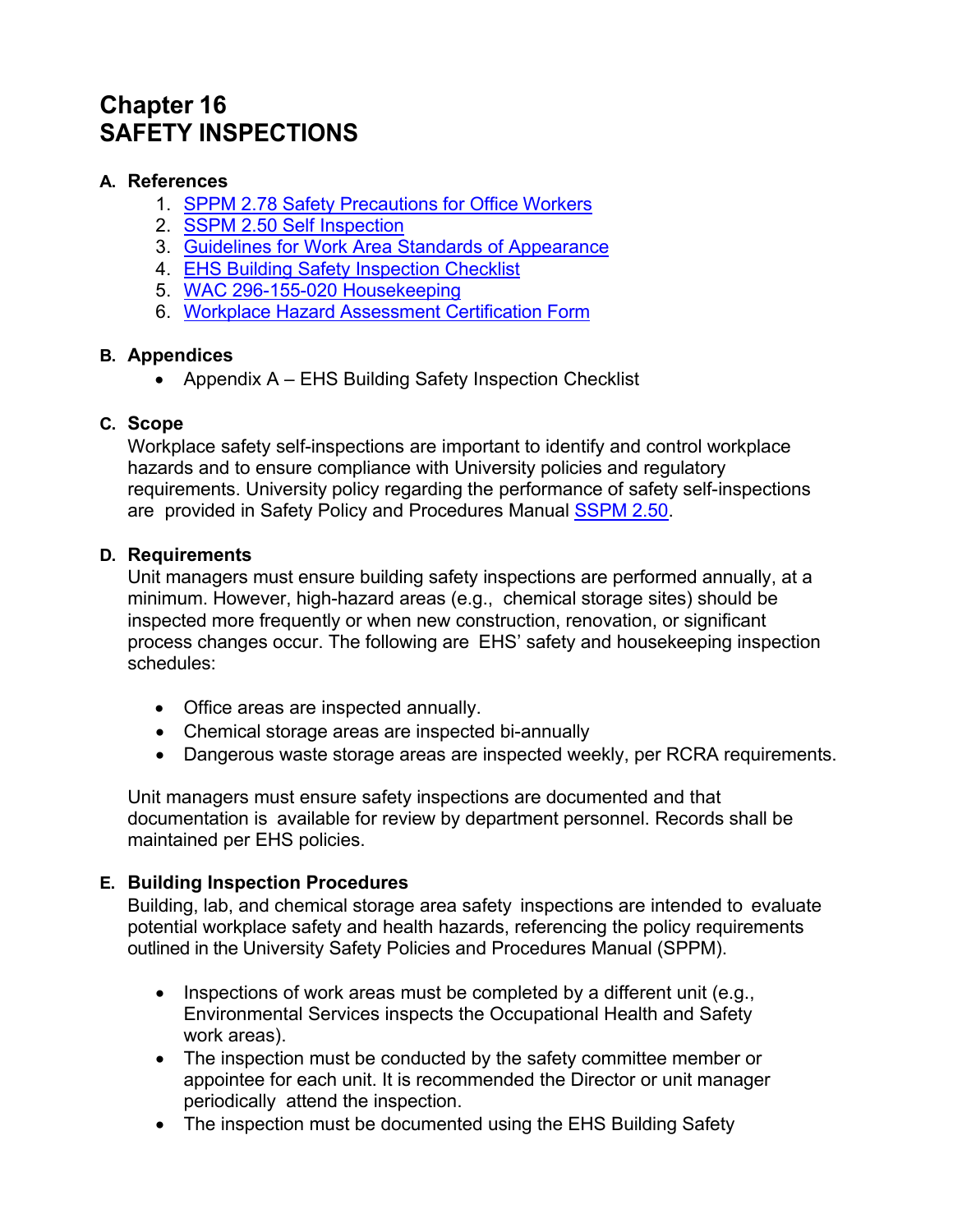Inspection Checklist (Appendix A) and submitted to all unit managers.

- The unit managers shall review and acknowledge the information submitted on the
- Building Safety Inspection Checklist. Any deficiencies must be communicated to the responsible supervisor(s) and affected employees. Unit managers must work with supervisors and employees to fix deficiencies and recommended corrective actions.
- Supervisors are required to take immediate remedial action to correct any safety deficiencies found during the inspection as identified on the report.
- The EHS Director is responsible to arrange funding of feasible corrective actions that may require modifications to facilities, new furniture or equipment.
- Departmental Safety Committees must review the Building Safety Inspection Checklist at the first meeting following the completion of the inspections. All deficiencies shall be reviewed by the Safety Committee to ensure corrective action has been satisfactorily completed or if further recommendations or follow-up is necessary.

The College of Arts and Sciences is committed to identifying and promptly controlling hazardous conditions and practices that are likely to result in injury or occupational illness to employees or occupants. All employees must cooperate with the inspection process and recommended corrective actions.

# **F. General Workplace Hazard Assessment**

Supervisors are required to develop and maintain a Standard Workplace Hazard Assessment Certification Form (see Chapter 24, PPE) for routine tasks performed by their employees. Supervisors must review the form for additional hazards, as needed, to support the work performed by their employees.

Employees observing a potential safety and health concern are to contact their supervisor. The supervisor should take immediate action to correct the concern. Building maintenance issues should be reported to the Operations unit and Facilities Operations at 335-9000.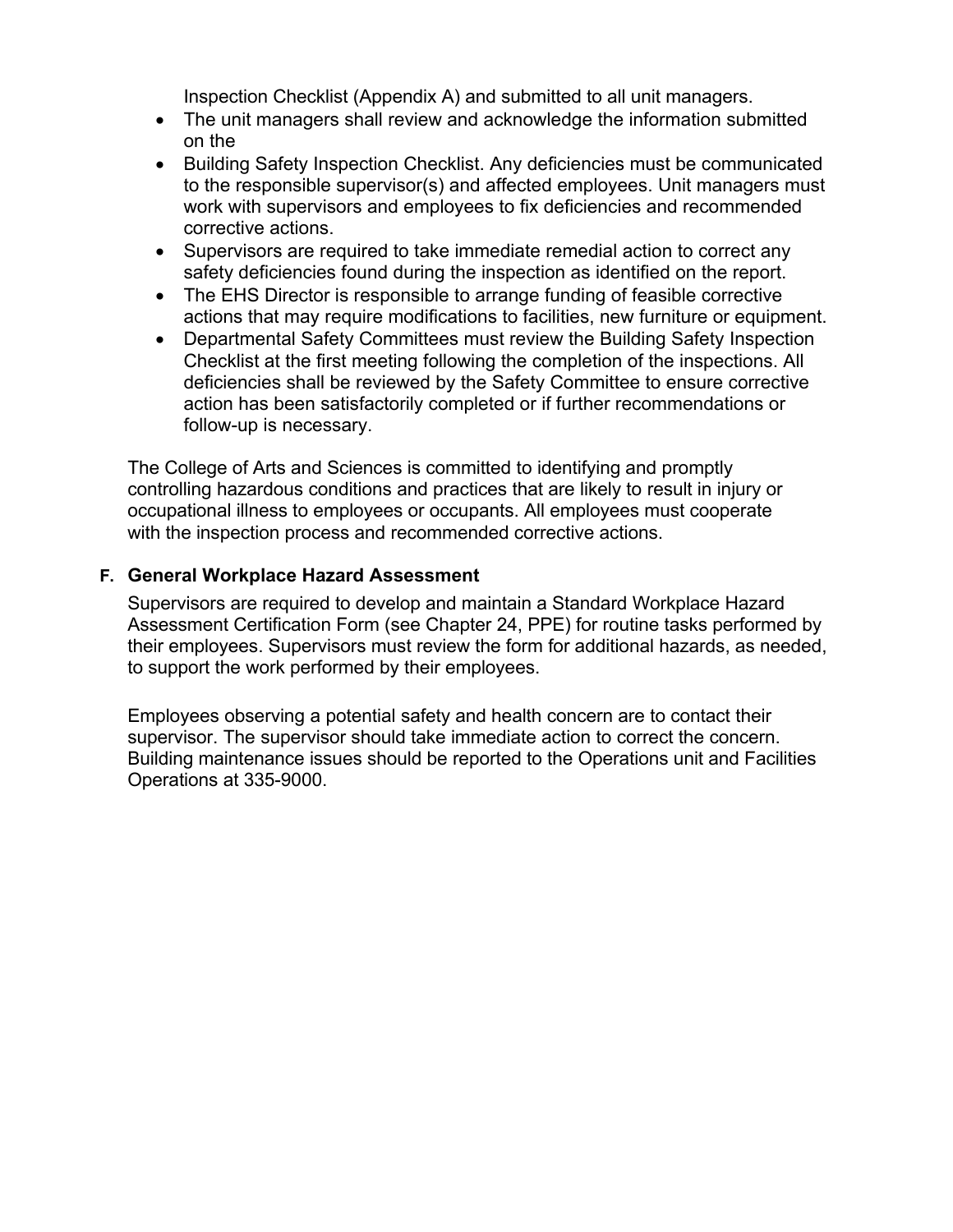# Appendix A – Building Safety Inspection Checklist

#### **BUILDING INSPECTION CHECKLIST FOR FIRE AND GENERAL SAFETY**

**This Checklist is to be used for building inspections by building coordinators and faculty members when fire and general safety is being checked. The inspection form is designed to prompt the inspector to observe for the conditions listed and respond in the "yes" column if everything is in order. Any "no" answer should be accompanied by an explanation in the "comments" column to assist in identifying and correcting the problem.**

Please Note: Laboratories must be inspected using the appropriate laboratory checklist.

| <b>Item</b>                                                              | <b>YES</b> | NO <sup>*</sup> | <b>Description</b>                                                                                                                                                                                                                                                                                        | <b>Comments</b><br>(Be Specific!)** |  |
|--------------------------------------------------------------------------|------------|-----------------|-----------------------------------------------------------------------------------------------------------------------------------------------------------------------------------------------------------------------------------------------------------------------------------------------------------|-------------------------------------|--|
| MEANS OF EGRESS (Corridors and passageways to exits, including the exit) |            |                 |                                                                                                                                                                                                                                                                                                           |                                     |  |
| 1                                                                        |            |                 | Are stair handrails in place on both sides of staircase and in<br>good condition? Are stair treads in good condition?                                                                                                                                                                                     |                                     |  |
| $\overline{c}$                                                           |            |                 | Are corridors and exits free and clear of all obstructions, with<br>room furniture arranged to provide easy access to the exit?                                                                                                                                                                           |                                     |  |
| 3                                                                        |            |                 | Do exit doors swing in the direction of exit travel with panic<br>hardware properly attached and in good working order (no<br>sticking, etc.)?                                                                                                                                                            |                                     |  |
| $\overline{4}$                                                           |            |                 | Will fire doors and exit doors close and latch completely? Are<br>fire doors kept closed? (Fire doors are those which have a "fire<br>rating", which is shown on a label located on the door frame<br>and on the back edge of the door, normally near the top of the<br>door)                             |                                     |  |
| 5                                                                        |            |                 | Are exits properly marked and illuminated? Are passageways<br>adequately illuminated with all bulbs working?                                                                                                                                                                                              |                                     |  |
| 6                                                                        |            |                 | If emergency lights are installed, are they functional?                                                                                                                                                                                                                                                   |                                     |  |
| <b>FIRE PROTECTION</b>                                                   |            |                 |                                                                                                                                                                                                                                                                                                           |                                     |  |
| 1                                                                        |            |                 | Are all fire extinguishers in place, charged, and accessible?                                                                                                                                                                                                                                             |                                     |  |
| $\overline{2}$                                                           |            |                 | Is fire alarm system, including smoke and/or heat detectors,<br>operable and able to be heard throughout the building (Green<br>inspection tagin place and current)?                                                                                                                                      |                                     |  |
| 3                                                                        |            |                 | Are fire evacuation plans posted throughout and in good<br>condition?                                                                                                                                                                                                                                     |                                     |  |
| 4                                                                        |            |                 | Are all rooms or areas in the building being used as labs,<br>storage areas, kitchens, or equipment rooms fire designed and<br>authorized for such purposes?                                                                                                                                              |                                     |  |
| 5                                                                        |            |                 | Is sprinkler head clearance of 18" maintained (nothing<br>stacked, installed or stored within 18 inches of the heads)?                                                                                                                                                                                    |                                     |  |
| <b>ELECTRICAL</b>                                                        |            |                 |                                                                                                                                                                                                                                                                                                           |                                     |  |
| 1                                                                        |            |                 | Are extension cords used in place of permanent wiring only in<br>temporary situations? Are they adequately sized for the<br>electrical current, protected against damage, and equipped<br>with factory or Facility Services installed receptacles (the<br>minimum size for an extension cord is #16AWG.)? |                                     |  |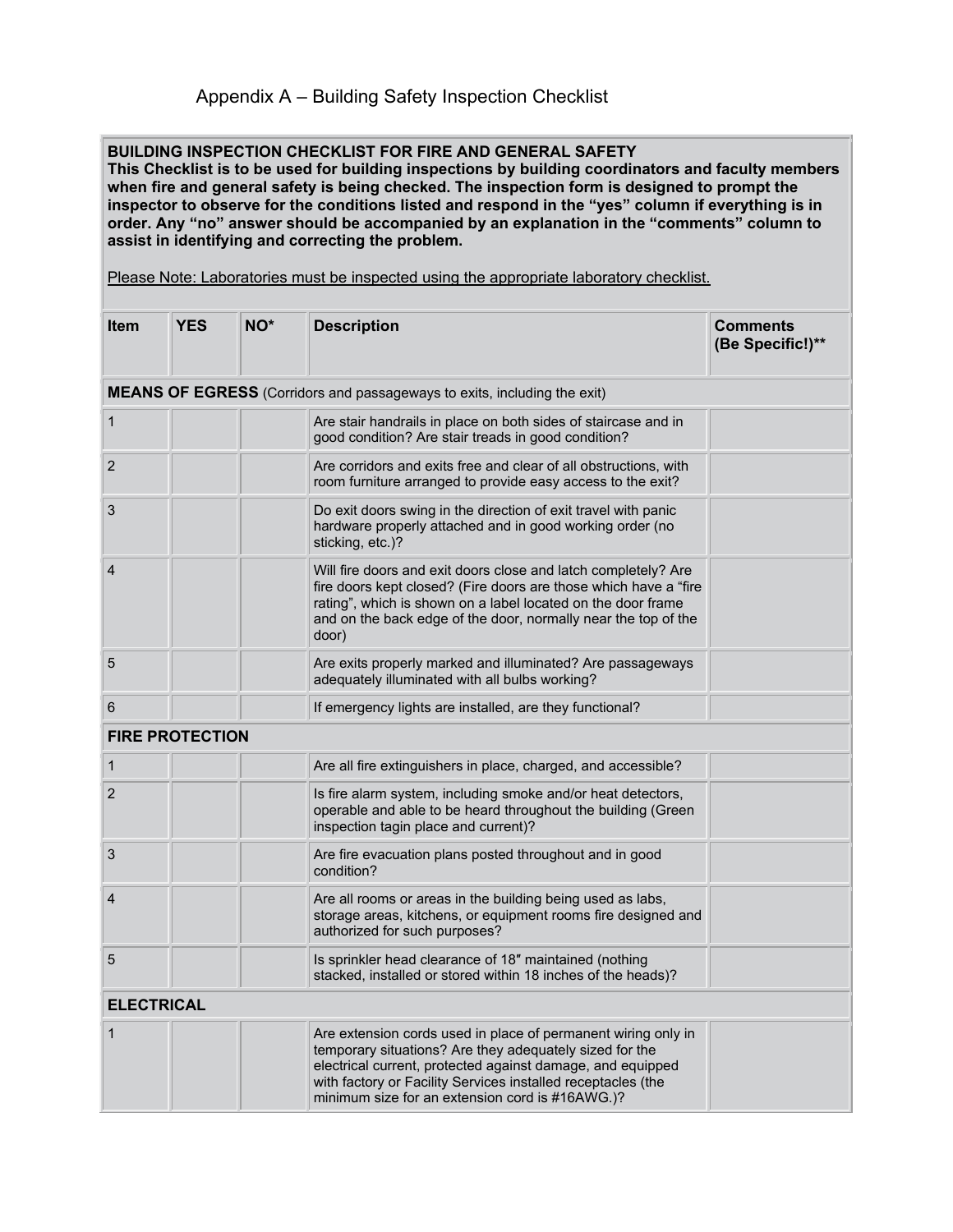| $\overline{2}$                                  | All electrical cords and extension cords are in good shape with<br>no fraying, swelling, splicing or patches?                                                                                                                           |  |  |  |  |
|-------------------------------------------------|-----------------------------------------------------------------------------------------------------------------------------------------------------------------------------------------------------------------------------------------|--|--|--|--|
| 3                                               | Where work with portable tools and/or cords is in a wet area,<br>are ground fault interrupters used (unless the tools are double<br>insulated)?                                                                                         |  |  |  |  |
| $\overline{4}$                                  | Do all electrical junction and switch and receptacle boxes have<br>covers that are closed tightly? Are switches labeled where<br>their purpose is not obvious?                                                                          |  |  |  |  |
| 5                                               | Are circuit breakers labeled as to their function and all covers<br>complete (no blanks) and in place? Is there clear access to<br>breaker panels?                                                                                      |  |  |  |  |
| <b>GENERAL SAFETY CONSIDERATIONS</b>            |                                                                                                                                                                                                                                         |  |  |  |  |
| $\mathbf{1}$                                    | Are emergency phone numbers posted on telephones and<br>Building emergency plans and Safety and Security plans<br>current and known to occupants?                                                                                       |  |  |  |  |
| $\overline{2}$                                  | Janitor closets, equipment rooms, and stairwells free of<br>general storage? Are flammables, other than small quantities<br>for research, instruction, or maintenance activities, stored in<br>fire rated cabinets or approved storage? |  |  |  |  |
| 3                                               | Housekeeping at time of inspection adequate? Are attic areas<br>clear of storage?                                                                                                                                                       |  |  |  |  |
| 4                                               | Floors in good condition with no loose tiles or other tripping<br>hazards?                                                                                                                                                              |  |  |  |  |
| 5                                               | Outdoor grassy areas, sidewalks, stairs and parking lots in<br>safe condition?                                                                                                                                                          |  |  |  |  |
| 6                                               | Are power vents/hoods operational and inspected where<br>required?                                                                                                                                                                      |  |  |  |  |
| $\overline{7}$                                  | Indoor air quality - Is the air free from irritating or nuisance<br>odors? Are walls, and other areas free from mildew, mold and<br>excessive dusts?                                                                                    |  |  |  |  |
| <b>OTHER CONDITIONS THAT REQUIRE ATTENTION:</b> |                                                                                                                                                                                                                                         |  |  |  |  |
| a contra della                                  |                                                                                                                                                                                                                                         |  |  |  |  |

\* "NO" answers must be accompanied by comments that explain corrective action needed. Building Coordinators should report deficiencies directly to Facility Services. On deficiencies that have been reported with no action taken, request assistance from EHS in the "Comment Section."

\*\* Specific location, room #, equipment number, etc. Report completed by: \_\_\_\_\_\_\_\_\_\_\_\_\_\_\_\_\_\_(print name) Date: \_\_\_\_\_\_\_\_\_\_\_\_\_\_\_

Title:\_\_\_\_\_\_\_\_\_\_\_\_\_\_\_\_\_\_\_\_\_\_\_\_\_\_\_\_\_\_\_ Building:\_\_\_\_\_\_\_\_\_\_\_\_\_\_\_\_\_\_\_\_